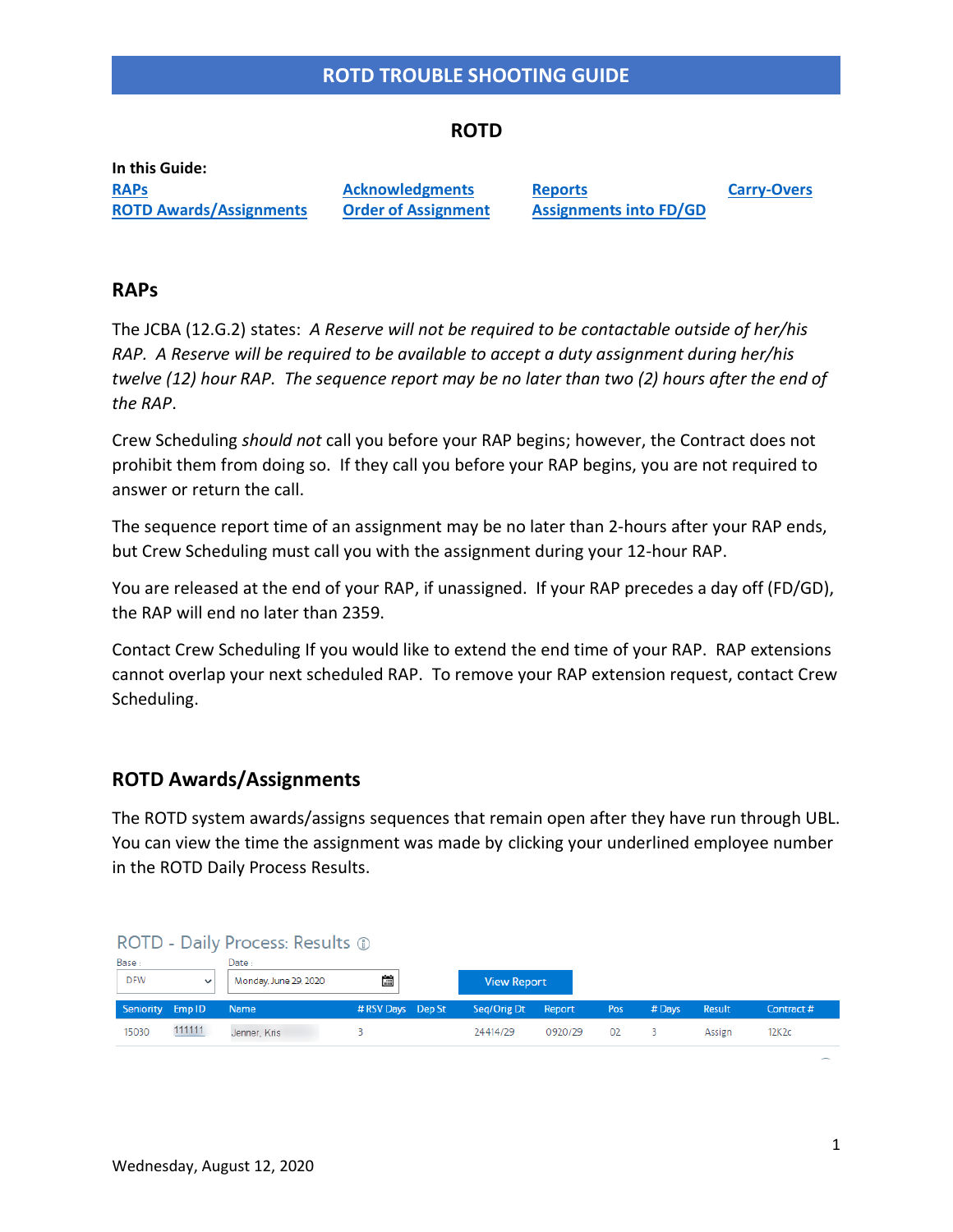| Base:<br><b>DFW</b> | $\sim$            | ROTD - Daily Process: Results by Run Time 1<br>Date:<br>Monday, June 29, 2020 | <b>in</b>        |        | <b>View Report</b>                    |                           |     |       |        |   |
|---------------------|-------------------|-------------------------------------------------------------------------------|------------------|--------|---------------------------------------|---------------------------|-----|-------|--------|---|
| Seniority           | Emp <sub>ID</sub> | <b>Name</b>                                                                   | # RSV Days       | Dep St | Seq/Orig Dt                           | Report                    | Pos | #Days | Result |   |
| 15030               | 111111            | Jenner, Kris                                                                  | 3                |        | 24414/29                              | 0920/29                   | 02  | 3     | Assign |   |
|                     |                   |                                                                               |                  |        |                                       |                           |     |       |        | 6 |
| Only display result |                   | Run Date / Time                                                               | Category         | Result |                                       |                           |     |       |        |   |
| ✓                   |                   |                                                                               |                  |        |                                       |                           |     |       |        |   |
|                     |                   | 0739/29                                                                       | Non-Speaker      |        | Scheduled                             | <b>Additional Details</b> |     |       |        |   |
|                     |                   |                                                                               | <b>HERE</b> PAGA |        | $of 1 \rightarrow 10 \times \text{V}$ |                           |     |       |        |   |

Crew Scheduling must call to advise you of an assignment within your RAP. After speaking with Crew Scheduling, y**ou have two (2) hours (three (3) hours in co-terminal bases) to report for an assignment.** Your report time may be after the sequence report time; however, your duty day begins at the report time of the sequence.

## **Late Report**

If due to a late notification of an assignment, your report time is after the scheduled sequence report time, a late report (LR) automatically generates. A message is sent to the Base, excusing the LR. Check your My View/HI10M after a "short call" to ensure the LR is removed. Follow up with your FSM if the LR is not removed/excused.

If you arrive within the allotted 2 (3) hours following notification, but the aircraft doors have closed, the assignment is removed from your schedule, and you are returned to your original RAP.

If assigned to another sequence during your RAP, your duty day starts at the report time of the originally assigned sequence

If unassigned, Crew Scheduling will add a RPT sequence and callout pay when your RAP ends. When a RPT sequence is added to your schedule, legal rest must follow. The legal rest period (12 hours) begins at the release time of the RPT sequence. If your next assignment is a RAP, the RAP start time will be modified.

ASG clicks are automatically removed by FOS when an assignment is removed. Contact a Scheduling SOD to have the ASG clicks restored.

## **12.K.2.b Aggressive Reserves**

Aggressive Reserves have placed a bid in ROTD. They are processed within their RAP before non-Aggressive Reserves, in seniority order. If a sequence falls within two (2) RAPs, ROTD awards to the earlier RAP first.

Aggressive Reserves wishing to fly into or on FD/GDs, are processed after Aggressive Reserves on a RAP. A Reserve opting to fly into a FD/GD waives the day off (will not be reinstated).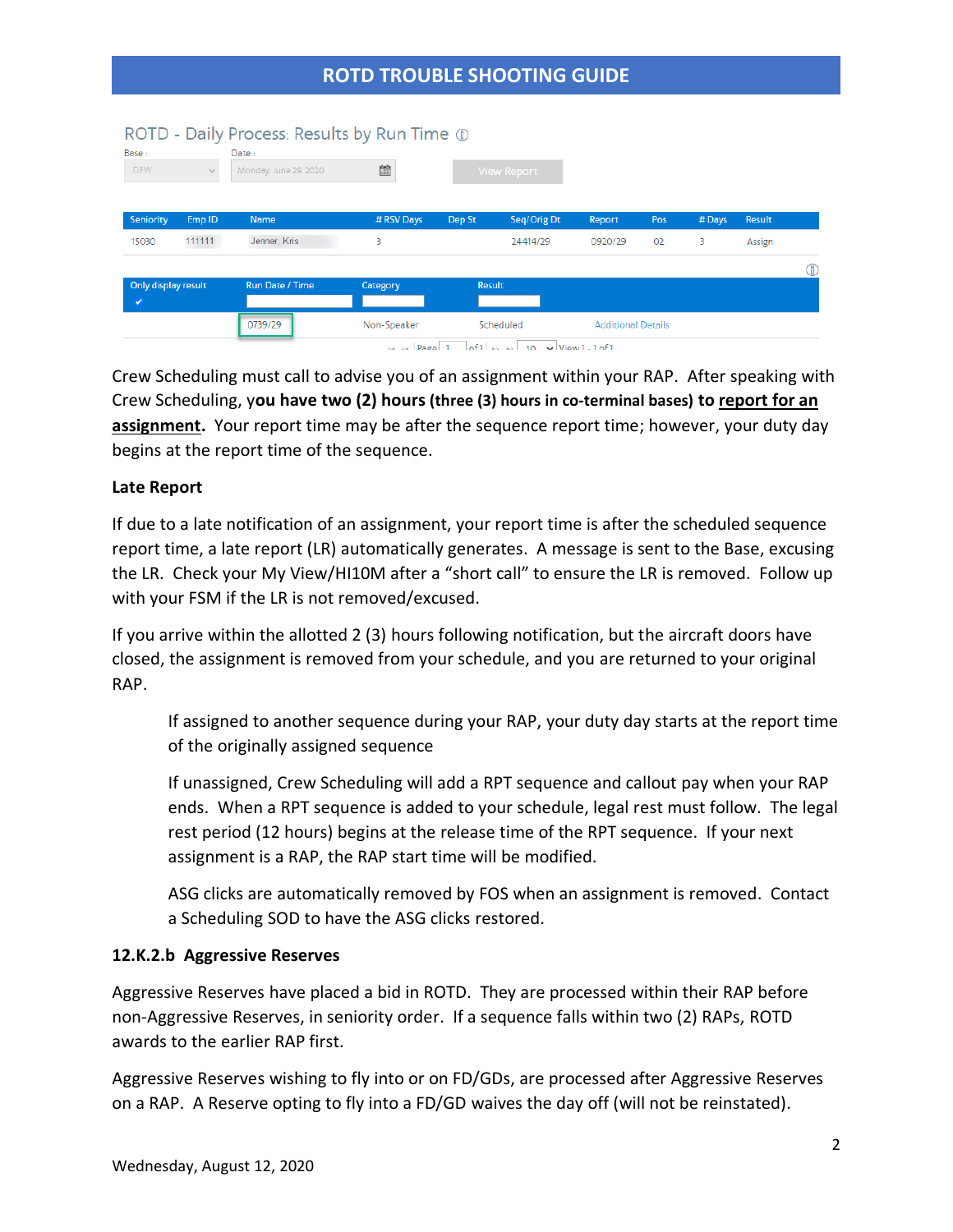Once a Reserve reaches 40 hours in their PROJ, aggressive hours do not count towards calling out of time.

# <span id="page-2-0"></span>**Acknowledgments**

## **ROTD Assignment/Award after ROTA, prior to start of RAP**

Reserves are required to check for assignments/awards at the start of their RAP. An acknowledgment box populates on Crew Portal and CCI when an assignment/award is made. The acknowledgement button remains active for 14 hours. If the acknowledgment box is not showing at the start of your RAP, Crew Scheduling may give you a courtesy call to advise you of your assignment.

# <span id="page-2-1"></span>**Order of Assignment (12.K.1.f) (12.K.2) (12.K.3)**

The Reserve Systems (ROTA / ROTD) capture open sequences after they have run through UBL.

If a sequence is legal for more than one (1) RAP, it is assigned to the earliest RAP first, following the order of assignment in 12.K.2. b-e:

- 1. Awards to Aggressive Reserves on available days (12K2b)
- 2. Assign to Reserves in the Grouping (12K2c)
- 3. Assign to Reserves in the next highest grouping (12K2d)

Sequences open more than two (2) hours prior to **scheduled departure time** (three (3) hours in coterminal bases) are run through ROTD.

After running through UBL, sequences that remain open are awarded/assigned to Reserves through ROTD in the following order:

- \* Award to Aggressive Reserves within the RAP the sequence reports, in seniority order. If the sequence reports within two (2) RAPs, it is awarded to the earlier RAP first (12K2b)
- \* Assign Reserves on a RAP within the Grouping. If the sequence falls within two (2) RAPs, the earliest RAP is assigned first. Reserves are listed in each RAP by Grouping- least to most ASG clicks, in inverse seniority order (12K2c)

ASG clicks indicate the number of times a Reserve has been assigned a sequence in ROTD, or while on Standby. One (1) ASG click is given for each calendar day in the sequence. Aggressive awards and ROTA assignments do not receive ASG clicks

\* Assign a Reserve from the next highest grouping of available days (12K2d)

Repeat above with the later RAP

Aggressive Reserves who bid to Fly into FD/GD, followed by Aggressive Reserves on FD/GD (12K2e)

> An Aggressive Reserve not assigned a RAP in ROTA will be assigned the earliest legal RAP that matches the Aggressive bid

\* Reserves on a RAP who hold a future assignment through ROTA (future assignment is dropped) (12K2f)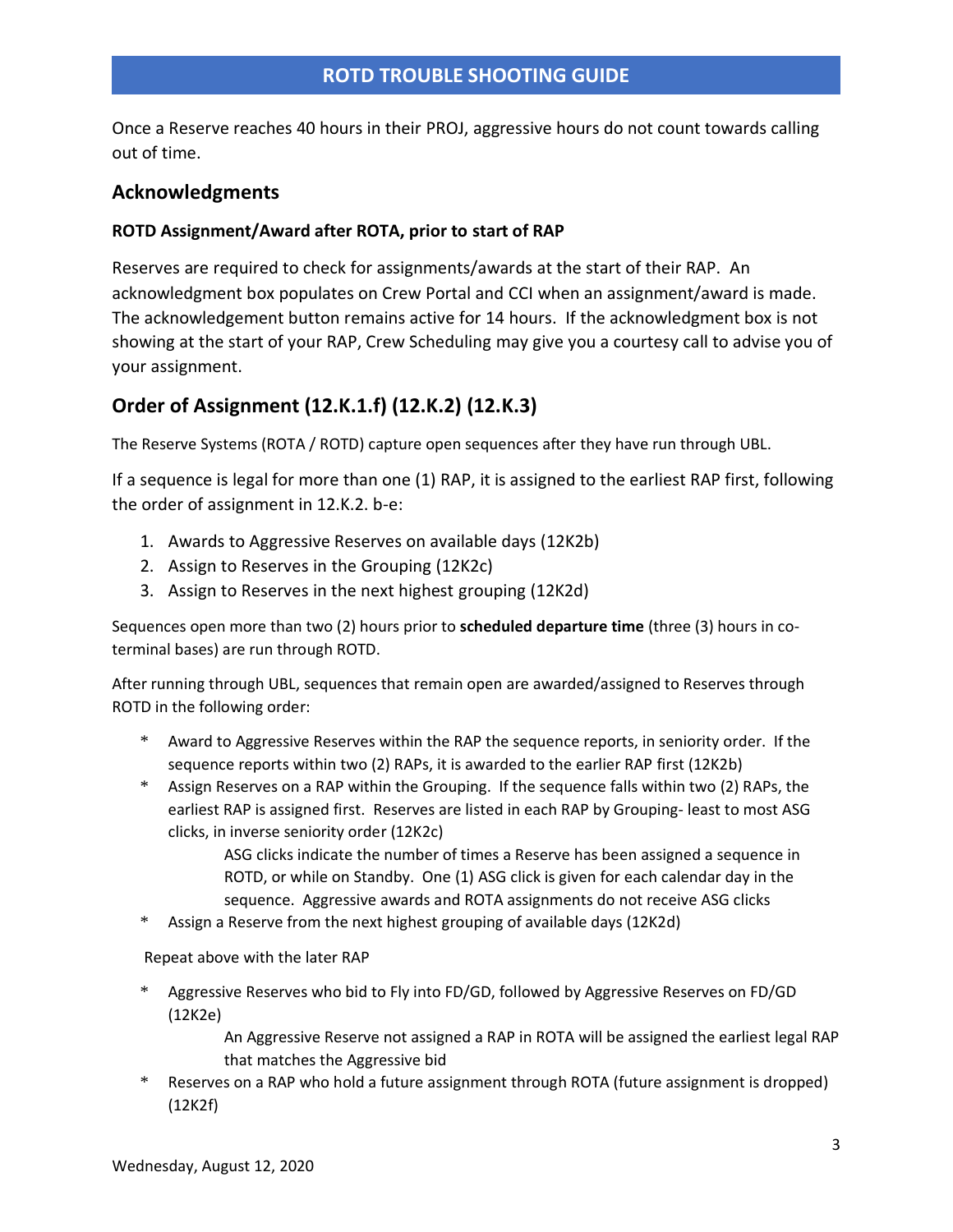- \* Reserves on a RAP assigned into one (1) FD (12K2g)
- \* Reserves on a RAP assigned into two (2) or more FD (12K2h)
- \* Reserve on a RAP assigned into one (1) FD, holding an ETB sequence (ETB sequence is dropped, pay protection does not apply) (12K2h)
- \* If a sequence cannot be covered through the above steps, the trip is processed through POTA, 12.M (12K2j)

Sequences that open within two (2) hours of scheduled departure time (three (3) hours in co-terminal bases) are assigned to Standby Reserves according to 12.K.3.

If there are no Standby Reserves legal and available for the assignment, Crew Scheduling follows the steps in 12.K.2 (above), delaying the flight if necessary.

# <span id="page-3-0"></span>**Reports**

The ROTD reports update following each ROTD run.

## **ROTD Daily Process Results**

This report lists the Reserves awarded/assigned, including the JCBA step used to make assignments.

## **Daily Callout Report**

There are three (3) subcategories to this report: Assignment Sequence, Assignment Standby, Aggressive.

*The Assignment Sequence* report uses ASG clicks to determine the order of the assignment. ASG clicks are given for ROTD assignments only. ROTA assignments will not receive ASG clicks.



ROTD processes available Reserves based Groupings/ASG clicks within each

RAP. Grouping/ASG clicks are recalculated after each ROTD run; therefore, it is possible for the Reserve's Grouping or ASG clicks to change during the day.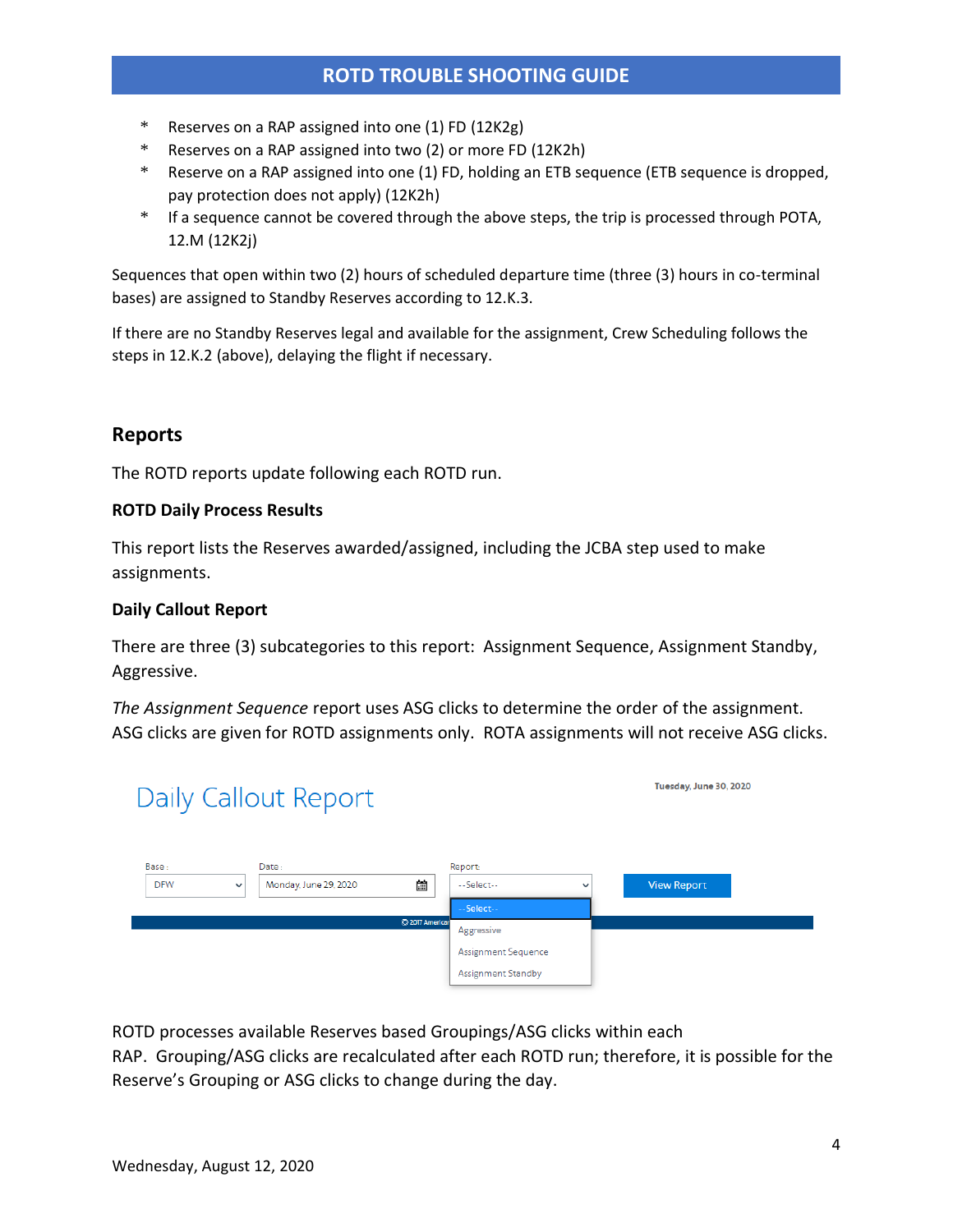The information on the Daily Callout Report reflects the order of assignment under 12K2c, which considers *Reserves on a RAP from the same grouping who are legal to operate the sequence in its entirety.*

Example: FA Walsh is good for 4 days; today, tomorrow and the following 2 days. If a future assignment is given starting tomorrow, Walsh is no longer able to operate a 4-day sequence in its entirety. He is no longer considered good for 4 days but instead 1 day.

Walsh starts out on the Daily Call Out Report in the 4-day group until the future assignment is scheduled, at which time he is displayed in the 1-day grouping.

Walsh may also be processed under 12K2f, which considers *A Reserve on a RAP holding a Future assignment for the following day who can operate the sequence in its entirety*. In this case, as the future assignment will ultimately be dropped, Walsh is once again considered to be a 4 day.

## **Assignment Standby**

Assignment Standby lists Reserves by previous standby assignments.

Zero (0) and one (1) previous standby assignments are grouped separately on the Assignment Standby report, but are assigned together in inverse seniority order.

If a standby shift falls within two (2) RAPs, the Reserves in both RAPs are combined and assigned in inverse seniority order (12.F.5).

| Base:      |     |            |              | Date:   |                       |     |    |      | Report:                   |      |                |                    |        |     |                |
|------------|-----|------------|--------------|---------|-----------------------|-----|----|------|---------------------------|------|----------------|--------------------|--------|-----|----------------|
| <b>DFW</b> |     |            | $\checkmark$ |         | Monday, June 29, 2020 |     |    | 歯    | <b>Assignment Standby</b> |      | $\checkmark$   | <b>View Report</b> |        |     |                |
| <b>RAP</b> | GRP | <b>SBY</b> | Sen          | Callout | <b>Begin</b>          | End | FA | Name |                           | COT  | <b>Speaker</b> | Result             | Report | Pos | <b>History</b> |
|            |     |            |              |         |                       |     |    |      |                           |      |                |                    |        |     |                |
| А          |     | $\circ$    | 145          |         |                       |     |    |      |                           | 7600 |                | UNAVAILABLE        |        |     |                |
| А          |     |            | 123.1        |         |                       |     |    |      |                           | 6515 |                | UNAVAILABLE        |        |     |                |
|            |     |            | 134          |         |                       |     |    |      |                           | 5015 |                | UNAVAILABLE        |        |     |                |
| А          |     |            | 119          |         |                       |     |    |      |                           | 5002 |                | UNAVAILABLE        |        |     |                |
| A          |     |            | 121          |         |                       |     |    |      |                           | 3242 | <b>SP</b>      | UNAVAILABLE        |        |     |                |

## **Assignment Sequence**

The callout order is not exact. RSVCOT and time of the ROTD run can change the actual order.

- A 10-hour 2-day sequence opens. Ellie's RSVCOT is 82.02. She is skipped for the assignment because it will put her over 90 hours.
- ROTD runs at 1530. Domestic sequence 24312, with a report time of 2130, has 2 open positions. ROTD assigns these to Hunter and Charles. Stephanie is ahead of them on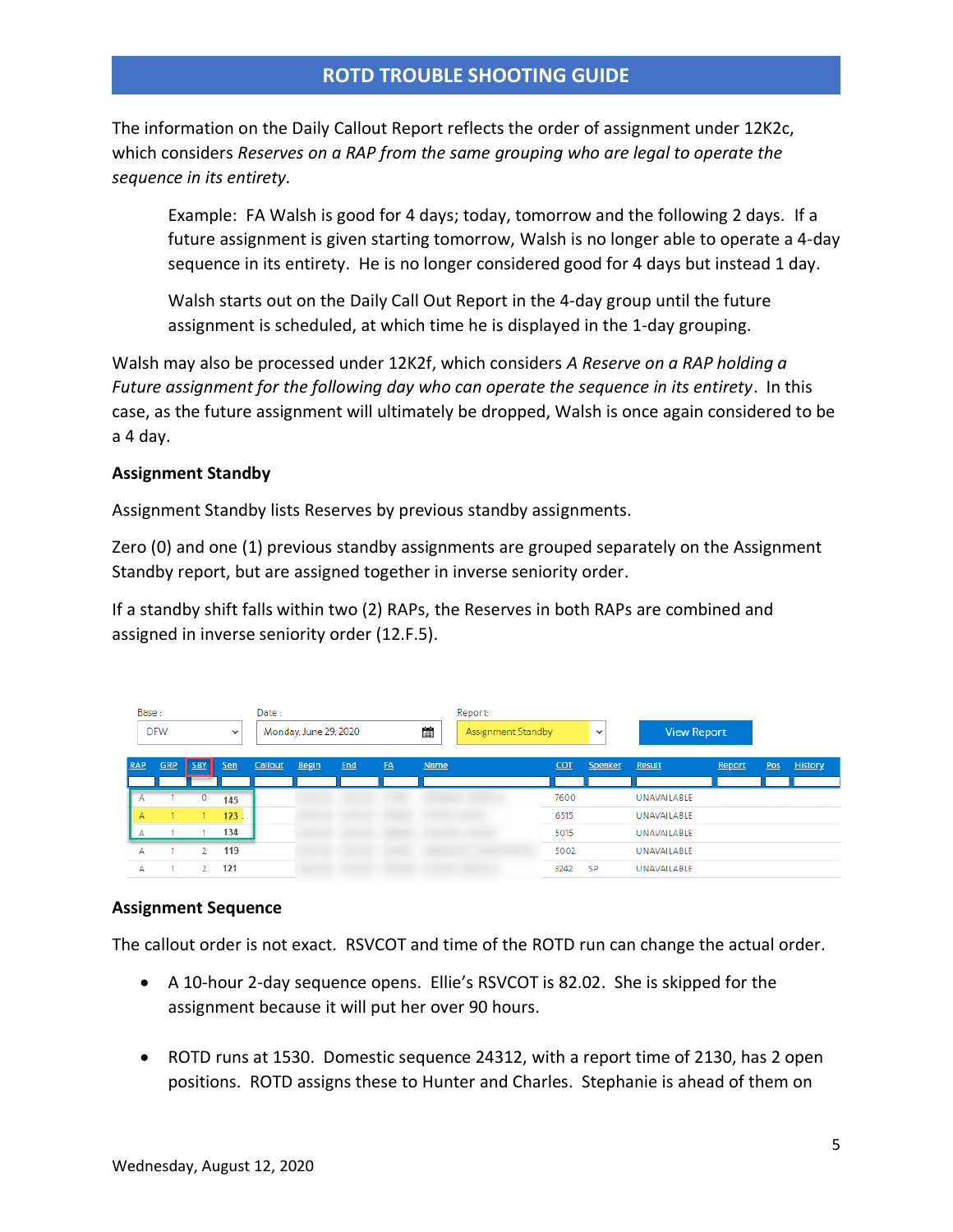the list but is a speaker and cannot be assigned a non-speaker sequence until her RAP begins.

*Unavailable* indicates the Reserve was not available for an assignment in the ROTD run. Reserves may show as unavailable if their RAP has ended; they are on a sequence assigned in a previous RAP; they are on legal rest; they are released from their RAP (i.e., sick, PO)

# **Daily Callout Report**

| Base:               |                |                |                        | Date:          |              |         |                          |                  | Report:      |                    |          |             |         |     |                |
|---------------------|----------------|----------------|------------------------|----------------|--------------|---------|--------------------------|------------------|--------------|--------------------|----------|-------------|---------|-----|----------------|
| LAX<br>$\checkmark$ |                |                | Tuesday, June 30, 2020 |                |              |         | 蘁<br>Assignment Sequence |                  | $\checkmark$ | <b>View Report</b> |          |             |         |     |                |
|                     |                |                |                        |                |              |         |                          |                  |              |                    |          |             |         |     |                |
| <b>RAP</b>          | GRP            | ASG            | Sen                    | Callout        | <b>Begin</b> | End     | FA                       | <b>Name</b>      |              | COT                | Speaker  | Result      | Report  | Pos | <b>History</b> |
| A                   | $\overline{2}$ |                |                        |                | 0200/30      | 1400/30 |                          |                  |              | 4700               |          |             |         |     |                |
| А                   | $\overline{2}$ | 3              |                        |                | 0200/30      | 1400/30 |                          |                  |              | 3159               |          | UNAVAILABLE |         |     |                |
| А                   | $\overline{2}$ | 4              |                        |                | 0200/30      | 1400/30 |                          |                  |              | 3922               |          | STBY/6      | 0530/30 |     |                |
| А                   | $\overline{2}$ | 5              |                        |                | 0200/30      | 1400/30 |                          |                  |              | 5900               |          | STBY/6      | 0530/30 |     |                |
| А                   | $\overline{2}$ | 7              |                        | $\overline{2}$ | 0200/30      | 1400/30 |                          | <b>ELLIE</b>     |              | 8202               |          |             |         |     |                |
| B                   | $\overline{2}$ | O              |                        | 1              | 0600/30      | 1800/30 |                          |                  |              | 1545               | SP       |             |         |     |                |
| B                   | $\overline{2}$ | $\circ$        |                        | $\overline{2}$ | 0600/30      | 1800/30 |                          |                  |              | 1545               | SP.PO    |             |         |     |                |
| B                   | $\overline{2}$ | $\overline{2}$ |                        |                | 0600/30      | 1800/30 |                          |                  |              | 3226               | PO       | UNAVAILABLE |         |     |                |
| B                   | $\overline{2}$ | $\overline{2}$ |                        |                | 0600/30      | 1800/30 |                          |                  |              | 6702               |          | STBY/6      | 1030/30 |     |                |
| B                   | 2              | 4              |                        | 3              | 0600/30      | 1800/30 |                          |                  |              | 4459               |          |             |         |     |                |
| D                   | $\overline{2}$ | $\overline{2}$ |                        | 1              | 1600/30      | 0400/01 |                          | <b>HUNTER</b>    |              | 6903               |          |             |         |     |                |
| D                   | $\overline{2}$ | $\overline{2}$ |                        | $\overline{2}$ | 1600/30      | 0400/01 |                          | <b>STEPHANIE</b> |              | 2545               | IT.FR.SP |             |         |     |                |
| D                   | 2              | 7              |                        | 3              | 1600/30      | 0400/01 |                          | <b>CHARLES</b>   |              | 5109               |          |             |         |     |                |

## **Aggressive Report**

The Aggressive Report lists the order of callout for Reserves with Future *and Standing Aggressive bids*. An Aggressive Reserve can only be awarded a trip he/she bid for in the Daily (or Standing, if daily bid not present) Aggressive bid.

## <span id="page-5-0"></span>**Assignments into FD/GD**

You cannot be assigned into a GD. Before assigning you into a FD, ROTD must assign all Reserves on available days and Aggressive Reserves. You cannot be assigned into a FD (and may refuse the assignment) if there are no days of availability where the FD can be restored. *If you choose to accept the assignment, you will receive the value of the reserve day above guarantee (PNC).*

## **Assignments into 1 or more FD**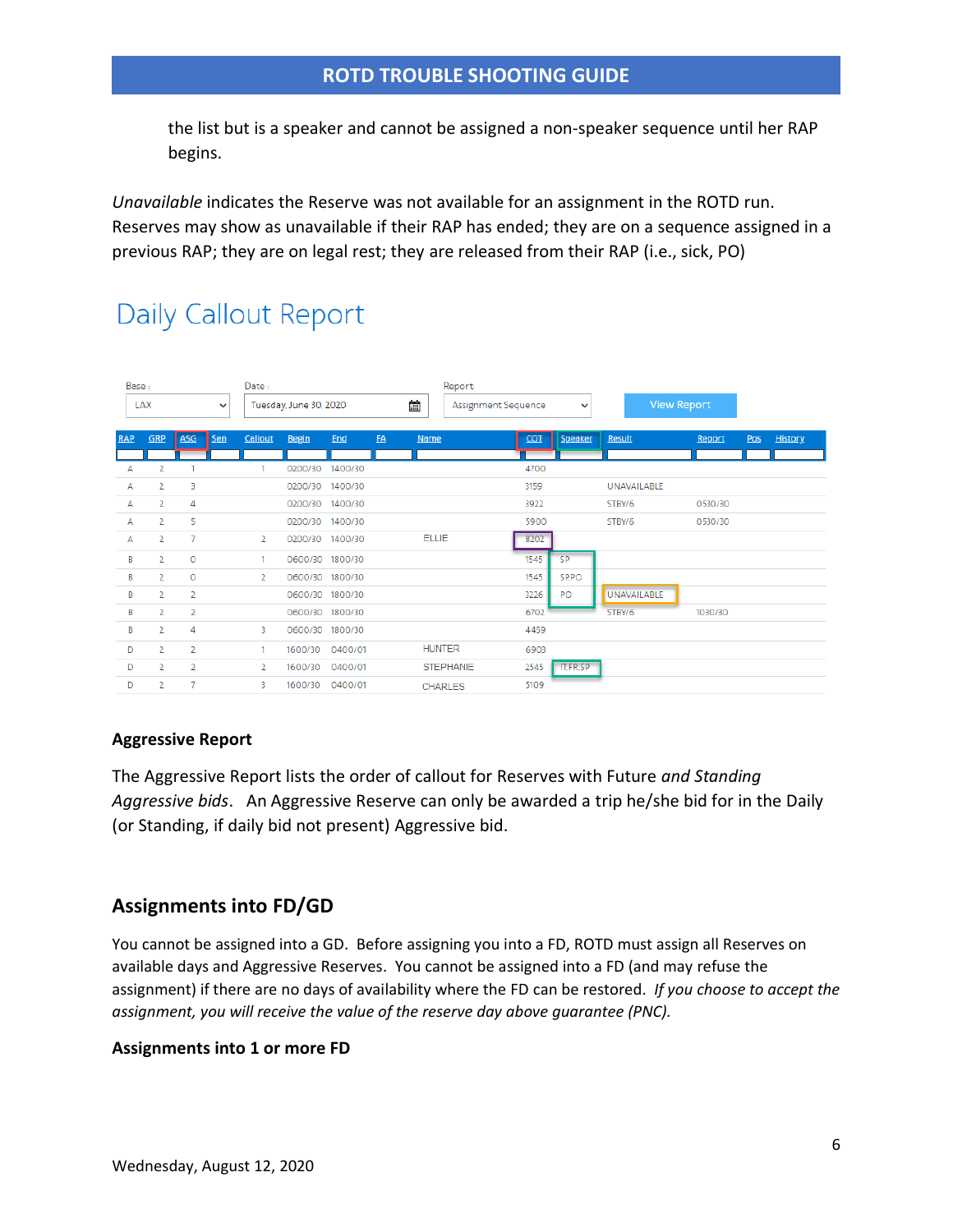Pay associated with an *assignment* into a FD is pay and credit. You may have the day off restored on a mutually agreed upon date or receive the daily Reserve rate above guarantee (pay no credit). Contact Crew Scheduling within 48 hours of your return.

The JCBA step used to make assignments is indicated on the ROTD Daily Process Report.

|                  |                                                  | ROTD - Daily Process: Results 1 |            |                            |                    |                                                                                                                                                                                                                                                                                                                                |     |                |               |                 |
|------------------|--------------------------------------------------|---------------------------------|------------|----------------------------|--------------------|--------------------------------------------------------------------------------------------------------------------------------------------------------------------------------------------------------------------------------------------------------------------------------------------------------------------------------|-----|----------------|---------------|-----------------|
| Base:<br>PHL     | Date:<br>Wednesday, July 1, 2020<br>$\checkmark$ |                                 | 齏          |                            | <b>View Report</b> |                                                                                                                                                                                                                                                                                                                                |     |                |               |                 |
| <b>Seniority</b> | Emp <sub>ID</sub>                                | Name                            | # RSV Days | Dep St                     | Seq/Orig Dt        | Report                                                                                                                                                                                                                                                                                                                         | Pos | #Days          | <b>Result</b> | ⊕<br>Contract # |
|                  |                                                  |                                 |            |                            | 26350/01           | 0950/01                                                                                                                                                                                                                                                                                                                        | 02  | 1.             | Assign        | 12K2c           |
|                  |                                                  |                                 |            |                            | 26145/01           | 1530/01                                                                                                                                                                                                                                                                                                                        | 01  |                | Assign        | 12K2c           |
|                  |                                                  |                                 |            |                            | 31563/01           | 1705/01                                                                                                                                                                                                                                                                                                                        | 03  | $\overline{2}$ | Assign        | 12K2g           |
|                  |                                                  |                                 |            |                            | 31534/01           | 0554/01                                                                                                                                                                                                                                                                                                                        | 01  |                | Assign        | 12K2c           |
|                  |                                                  |                                 | ٠          |                            | 26350/01           | 0950/01                                                                                                                                                                                                                                                                                                                        | 02  |                | Assign        | 12K2c           |
|                  |                                                  |                                 | 1          | <b>Contract Department</b> | 31538/01           | 0554/01<br>$\frac{1}{2}$ $\frac{1}{2}$ $\frac{1}{2}$ $\frac{1}{2}$ $\frac{1}{2}$ $\frac{1}{2}$ $\frac{1}{2}$ $\frac{1}{2}$ $\frac{1}{2}$ $\frac{1}{2}$ $\frac{1}{2}$ $\frac{1}{2}$ $\frac{1}{2}$ $\frac{1}{2}$ $\frac{1}{2}$ $\frac{1}{2}$ $\frac{1}{2}$ $\frac{1}{2}$ $\frac{1}{2}$ $\frac{1}{2}$ $\frac{1}{2}$ $\frac{1}{2}$ | 03  | 1              | Assign        | 12K2c           |

 $\left| \cdot \right|$  < | Page| 1 | | of 2|  $\rightarrow \left| \cdot \right|$  10  $\rightarrow$  | View 1 - 10 of 15

## **Actual Operations into a FD/GD**

If actual operations cause your assignment to extend into a FD/GD, all associated hours are paid above guarantee (pay no credit). If the assignment returns more than an hour into your FD/GD, you may have the day off restored at a mutually agreed upon date. If you do not have the day off reinstated, you will receive the Reserve Daily rate, in addition to all hours flown on the FD/GD paid above guarantee (PNC). Contact Crew Scheduling within 48 hours of your return.

## <span id="page-6-0"></span>**Carry-Overs**

## **12.Q ROTD\***

*Month to Month Integration*

*1. Reserve to Lineholder*

*If an assignment of a sequence which continues from one month into the next is necessary, she/he shall operate such sequence in its entirety. Such Reserve shall not be assigned a sequence\*\* until after the point in the Reserve order of assignment language in which Reserves have been assigned sequences into Flex Days.*

Assign Reserve-Reserve Flight Attendants